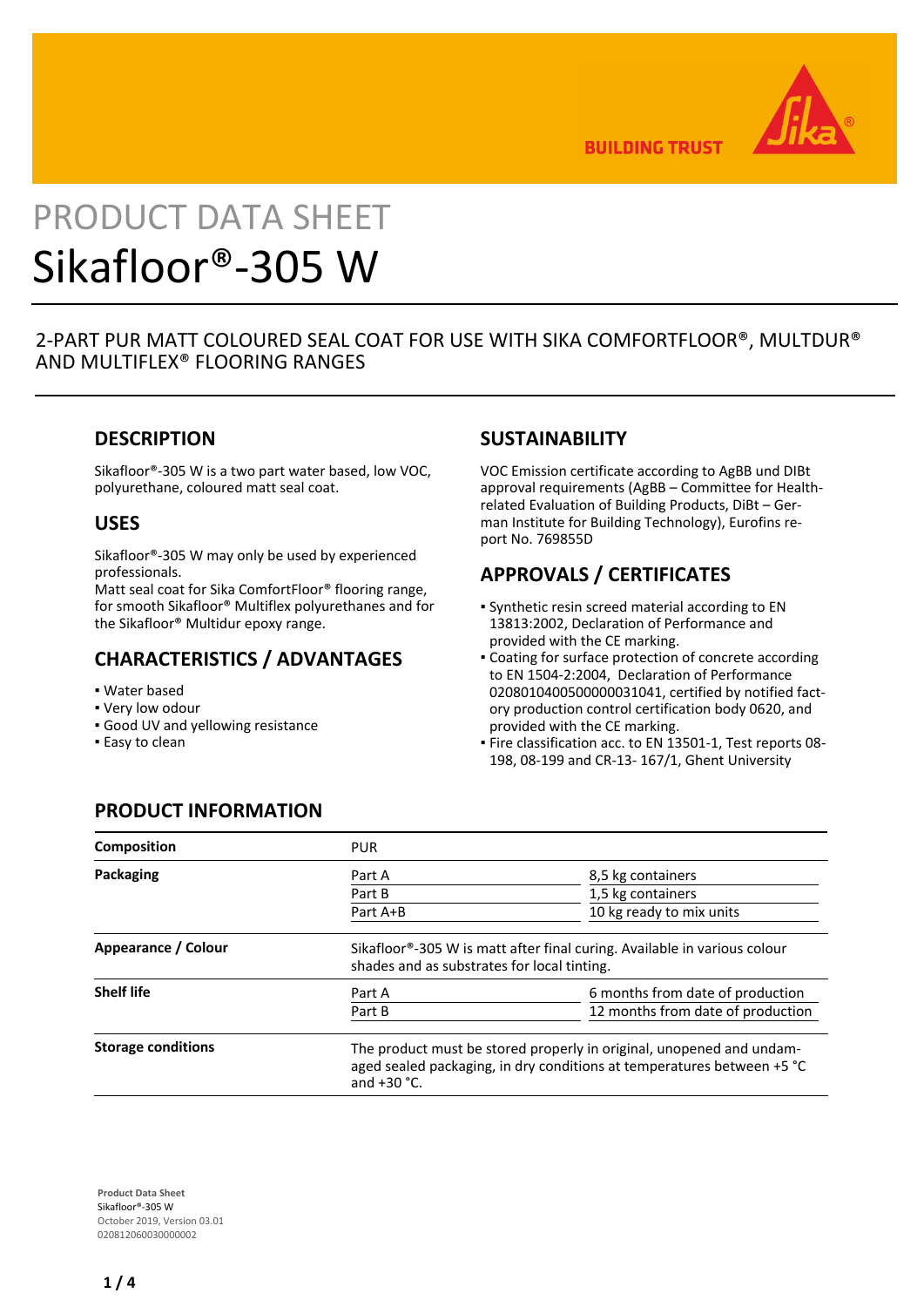| <b>Density</b>     | Part A       | $^{\sim}$ 1,33 kg/l          | (DIN EN ISO 2811-1) |
|--------------------|--------------|------------------------------|---------------------|
|                    | Part B       | $^{\sim}$ 1,13 kg/l          |                     |
|                    | Mixed resin  | $^{\sim}$ 1,18 kg/l          |                     |
|                    |              | All Density values at +23 °C |                     |
| <b>Gloss Level</b> | Angle        | Value                        | (ISO 2813)          |
|                    | $85^\circ$   | < 50                         |                     |
|                    | $60^{\circ}$ | < 10                         |                     |
|                    |              |                              |                     |

## **TECHNICAL INFORMATION**

| ∼84                                                                                        | $(7 \text{ days } / +23 \text{ °C})$ | (DIN 53 505) |  |
|--------------------------------------------------------------------------------------------|--------------------------------------|--------------|--|
| (H22/1000/1000)<br>$<$ 1000 mg                                                             |                                      | (ISO 868)    |  |
| >1,5 N/mm <sup>2</sup> (failure in concrete)                                               |                                      | (EN 13892-8) |  |
| Resistant to many chemicals. Contact Sika technical service for specific in-<br>formation. |                                      |              |  |
|                                                                                            |                                      |              |  |

## **SYSTEMS**

| Systems |                               | Please refer to the System Data Sheet of:                                                          |  |  |  |
|---------|-------------------------------|----------------------------------------------------------------------------------------------------|--|--|--|
|         | Sika Comfortfloor® PS-23      | Seamless, smooth, unicolour, low<br>voc, elastic polyurethane floor cov-<br>ering                  |  |  |  |
|         | Sika Comfortfloor® PS-27      | Seamless, smooth, unicolour, low<br>voc, tough elastic polyurethane<br>floor covering              |  |  |  |
|         | Sika Comfortfloor® PS-63      | Seamless, smooth, unicolour, low<br>voc, sound insulating elastic poly-<br>urethane floor covering |  |  |  |
|         | Sika Comfortfloor® PS-65      | Seamless, smooth, unicolour, low<br>voc, resilient polyurethane floor<br>covering                  |  |  |  |
|         | Sikafloor® MultiFlex PS-32 UV | Smooth, unicolour, tough elastic<br>polyurethane floor covering with<br>sealer                     |  |  |  |

## **APPLICATION INFORMATION**

| <b>Mixing Ratio</b>            | Part A : Part B = $85:15$ (by weight)<br>$^{\circ}$ 0,13–0,15 kg/m <sup>2</sup> /layer<br>This figure is theoretical and does not allow for any additional material due<br>to surface porosity, surface profile, variations in level and wastage etc.<br>When used in high wear conditions, for example where rolling office chairs<br>occur, a double layer Sikafloor®-305 W is highly advisable. A double layer is<br>increasing the mechanical strength of the system and it resistance against<br>office chairs particularly. |  |  |
|--------------------------------|-----------------------------------------------------------------------------------------------------------------------------------------------------------------------------------------------------------------------------------------------------------------------------------------------------------------------------------------------------------------------------------------------------------------------------------------------------------------------------------------------------------------------------------|--|--|
| Consumption                    |                                                                                                                                                                                                                                                                                                                                                                                                                                                                                                                                   |  |  |
| <b>Ambient Air Temperature</b> | +10 °C min. $/$ +30 °C max.                                                                                                                                                                                                                                                                                                                                                                                                                                                                                                       |  |  |
| <b>Relative Air Humidity</b>   | 75 % max.<br>During curing the relative humidity should not exceed 75 %. Adequate<br>fresh air ventilation must be provided to remove the excess moisture from<br>the curing product.                                                                                                                                                                                                                                                                                                                                             |  |  |
| <b>Dew Point</b>               | Beware of condensation!<br>The substrate and uncured floor must be at least $3 \text{ }^{\circ}$ C above dew point to<br>reduce the risk of condensation or blooming on the floor finish.                                                                                                                                                                                                                                                                                                                                         |  |  |
| <b>Substrate Temperature</b>   | +10 °C min. / +30 °C max.                                                                                                                                                                                                                                                                                                                                                                                                                                                                                                         |  |  |

**Product Data Sheet** Sikafloor®-305 W October 2019, Version 03.01 020812060030000002



**BUILDING TRUST**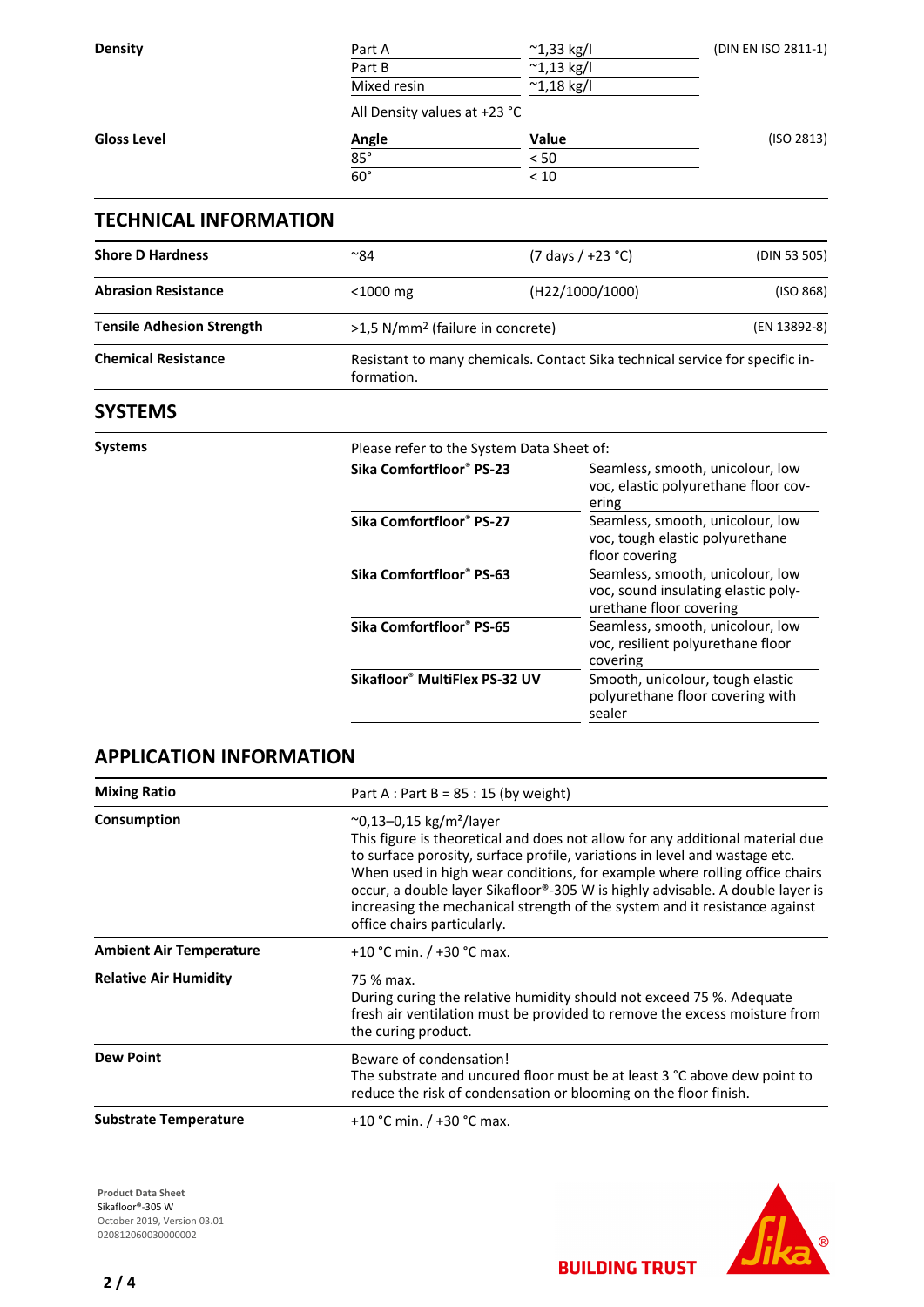| <b>Pot Life</b>                      | <b>Temperature</b>                                                                                                                                                                              |                     | Time                |                      |                |                  |  |
|--------------------------------------|-------------------------------------------------------------------------------------------------------------------------------------------------------------------------------------------------|---------------------|---------------------|----------------------|----------------|------------------|--|
|                                      | $+10 °C$                                                                                                                                                                                        |                     |                     |                      | ~80 minutes    |                  |  |
|                                      | $+20 °C$                                                                                                                                                                                        |                     |                     | $^{\sim}$ 60 minutes |                |                  |  |
|                                      | $+30 °C$                                                                                                                                                                                        |                     |                     | $^{\sim}$ 30 minutes |                |                  |  |
|                                      | Caution: End of potlife is not noticeable.                                                                                                                                                      |                     |                     |                      |                |                  |  |
| <b>Curing Time</b>                   | Before overcoating Sikafloor®-305 W allow:                                                                                                                                                      |                     |                     |                      |                |                  |  |
|                                      | Substrate temperature                                                                                                                                                                           |                     | <b>Minimum</b>      |                      | <b>Maximum</b> |                  |  |
|                                      | $+10 °C$                                                                                                                                                                                        |                     | 24 hours            |                      | 4 days         |                  |  |
|                                      | $+20 °C$                                                                                                                                                                                        |                     | 16 hours            |                      | 3 days         |                  |  |
|                                      | $+30 °C$                                                                                                                                                                                        |                     | 12 hours            |                      | 2 days         |                  |  |
|                                      | Based on relative humidity of max. 70 % and good ventilation. Times are<br>approximate and will be affected by changing ambient conditions particu-<br>larly temperature and relative humidity. |                     |                     |                      |                |                  |  |
| <b>Applied Product Ready for Use</b> | <b>Temperature</b>                                                                                                                                                                              |                     | <b>Foot traffic</b> | Light traffic        |                | <b>Full cure</b> |  |
|                                      | $+10 °C$                                                                                                                                                                                        | $\approx$ 30 hours  |                     | $~^\sim$ 48 hours    |                | $\approx$ 6 days |  |
|                                      | $+20 °C$                                                                                                                                                                                        | $~^{\sim}$ 16 hours |                     | $\approx$ 24 hours   |                | $~\sim$ 4 days   |  |
|                                      | $+30 °C$                                                                                                                                                                                        | $~^{\sim}$ 12 hours |                     | $~^{\sim}$ 18 hours  |                | $\approx$ 3 days |  |
|                                      | Note: Times are approximate and will be affected by changing ambient<br>conditions                                                                                                              |                     |                     |                      |                |                  |  |

## **APPLICATION INSTRUCTIONS**

#### **SUBSTRATE QUALITY / PRE-TREATMENT**

The surface must be clean, dry and free of all contaminants such as dirt, oil, grease, coatings and surface treatments, etc. All dust, loose and friable material must be completely removed from all surfaces before application of the product, preferably by vacuum. Pull off strength shall not be less than 1.5 N/mm2. If in doubt apply a test area first.

#### **MIXING**

Prior to mixing, stir part A mechanically. When all of part B has been added to part A, mix continuously for 3 minutes until a uniform mix has been achieved. During the mixing of the Components A and B add 5–7 % of clean water. To ensure thorough mixing pour materials into another container and mix again to achieve a consistent mix. After mixing give the material a rest for 10 minutes. Over mixing must be avoided to minimise air entrainment.

#### **Mixing Tools:**

Sikafloor®-305 W must be thoroughly mixed using a low speed electric stirrer (300–400 rpm) or other suitable equipment.

#### **APPLICATION**

Prior to application, confirm substrate moisture content, relative humidity and dew point. Uniformly spread Sikafloor®-305 W by using a short pile nylon roller. Sikafloor®-305 W can also be applied by using airless spray equipment. A seamless finish can be achieved if a "wet" edge is maintained during application.

#### **CLEANING OF EQUIPMENT**

Clean all tools and application equipment with water immediately after use. Hardened and/or cured material can only be removed mechanically.

## **FURTHER INFORMATION**

#### **Substrate Quality & Preparation**

Please refer to Sika Method Statement: "EVALUATION AND PREPARATION OF SURFACES FOR FLOORING SYS-TEMS".

#### **Application Instructions**

Please refer to Sika Method Statement: "MIXING & AP-PLICATION OF FLOORING SYSTEMS".

### **Maintenance**

Please refer to "Sikafloor®- CLEANING REGIME".

# **IMPORTANT CONSIDERATIONS**

- Freshly applied Sikafloor®-305 W must be protected from damp, condensation and water for at least 7 days (+20 °C).
- Unevenness of substrates as well as inclusions of dirt cannot be covered by thin sealers coats. Therefore substrate and adjacent areas must be cleaned thoroughly prior to application.
- . When applying on an epoxy surface, the floor has to be sanded with preferably, a green 3M pad to secure a proper adhesion.
- **.** If heating is required do not use gas, oil, paraffin or other fossil fuel heaters, these produce large quantities of both CO2 and H2O water vapour, which may adversely affect the finish. For heating use only electric powered warm air blower systems.

# **BASIS OF PRODUCT DATA**

All technical data stated in this Product Data Sheet are based on laboratory tests. Actual measured data may vary due to circumstances beyond our control.

## **LOCAL RESTRICTIONS**

Please note that as a result of specific local regula-

**BUILDING TRUST** 

**Product Data Sheet** Sikafloor®-305 W October 2019, Version 03.01 020812060030000002